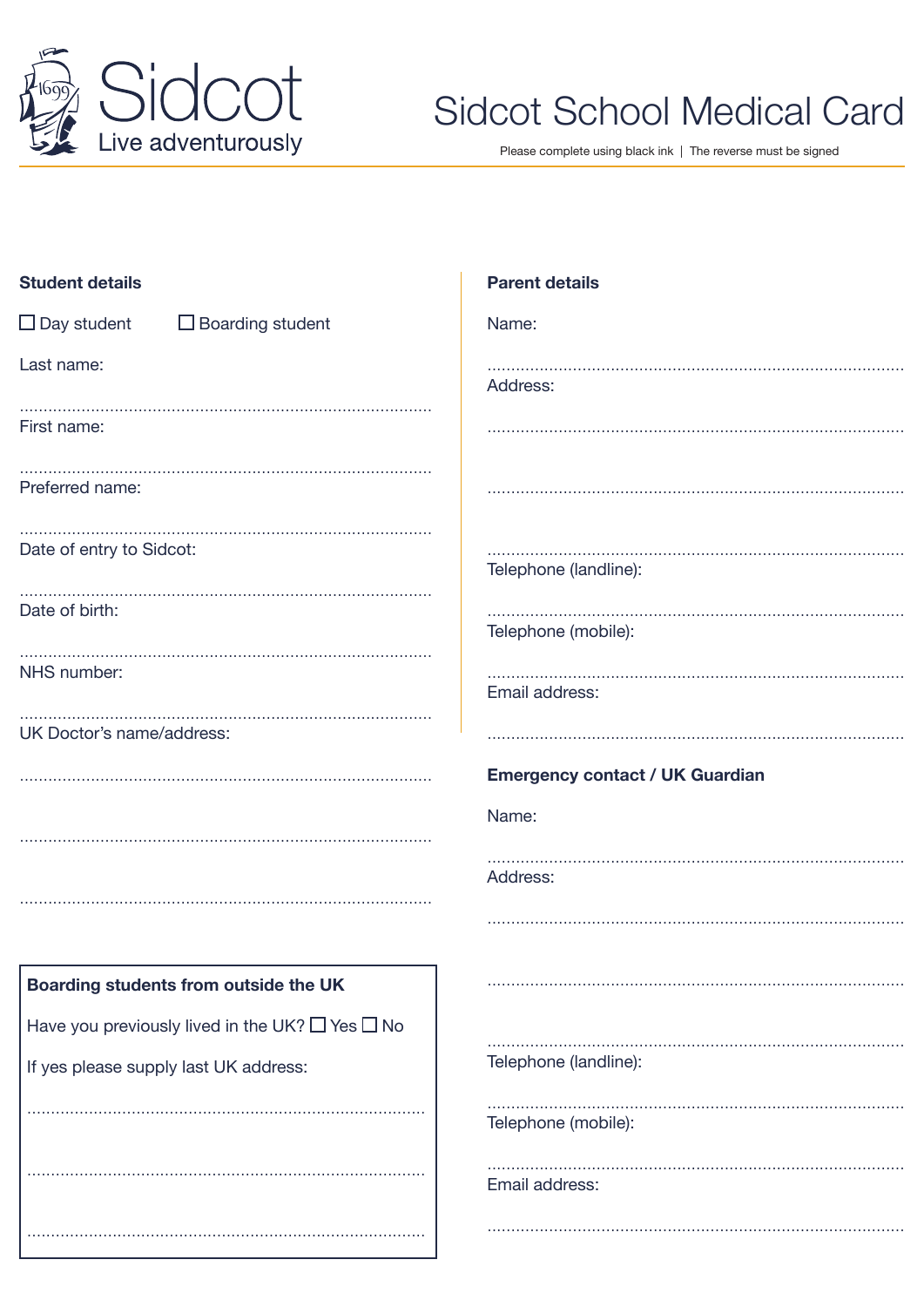#### **Childhood illnesses** – please give date (DD/MM/YY).

| Chickenpox:     | Mumps:   |
|-----------------|----------|
| Whooping Cough: | Rubella: |

## **Vaccinations and immunisations** – If your son/daughter has received any of the following vaccinations or immunisations please give the dates (MM/YY).

| Diptheria:       | Hepatitis A:  |
|------------------|---------------|
| Tetanus:         | Hepatitis B:  |
| Polio:           | Yellow Fever: |
| Whooping Cough:  | Typhoid:      |
| MMR:             | Cholera:      |
| Meningitis B:    | Other:        |
| Meningitis C:    |               |
| Meningitis ACWY: |               |
| HPV (Girls):     |               |

Vaccinations: Consent will be sought for all vaccinations given within school. Vaccinations will be given under the direction of the School Doctor and the local Health Authority.

## **Medical History**

Please provide details of all past physical and/or mental health conditions, hospital referrals/admissions and treatment/operations.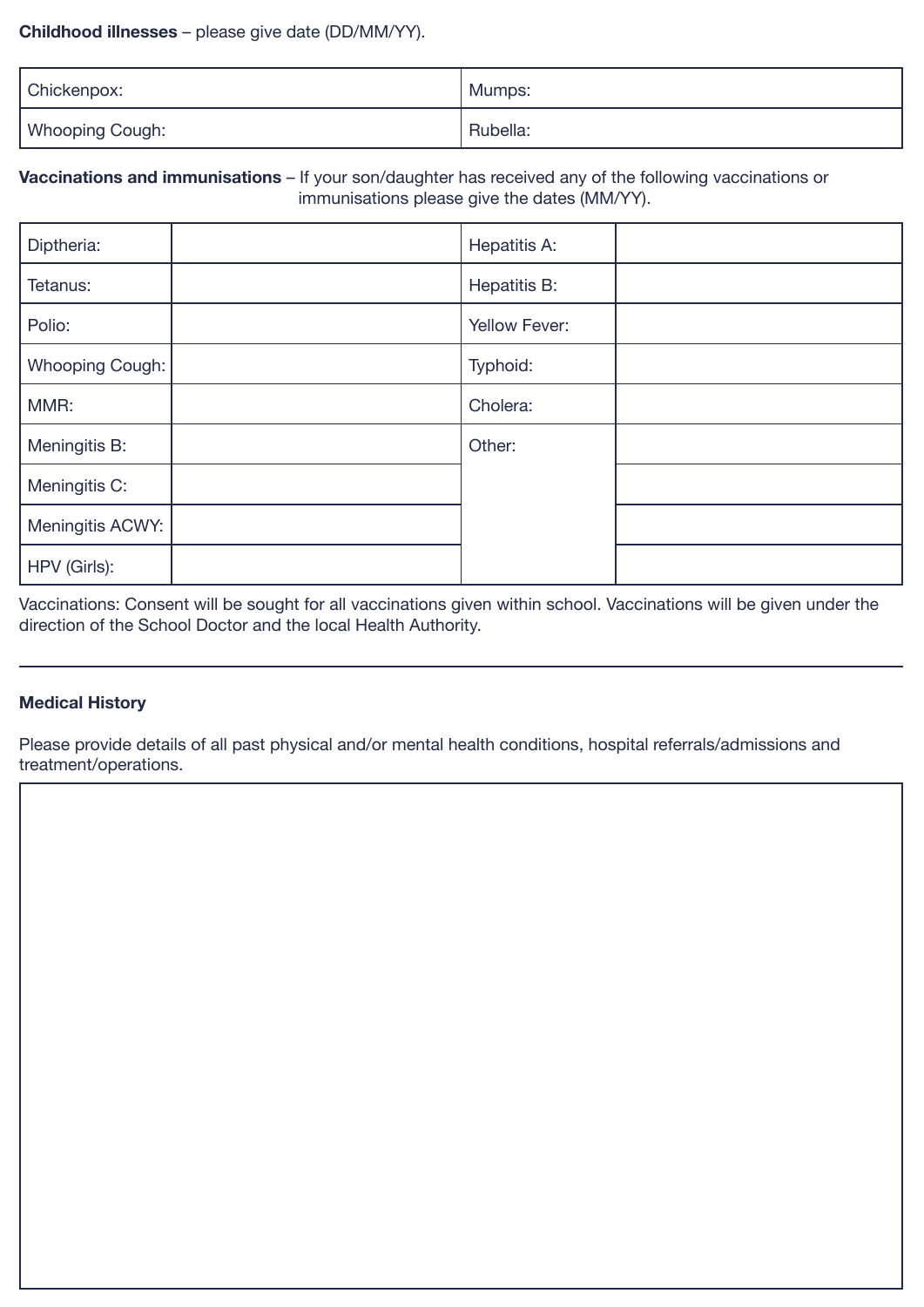# **Current Physical and / or Mental Health Conditions**

Please give full details of condition, treatment, ongoing care and medication.

#### **Allergies**

Please give full details of all allergies, including type of reaction, treatment and emergency action plan.

### **Contact**

If you wish to provide further information to support your son/daughter's care whilst at Sidcot School please contact the Health Centre: 01934 845263 | health@sidcot.org.uk